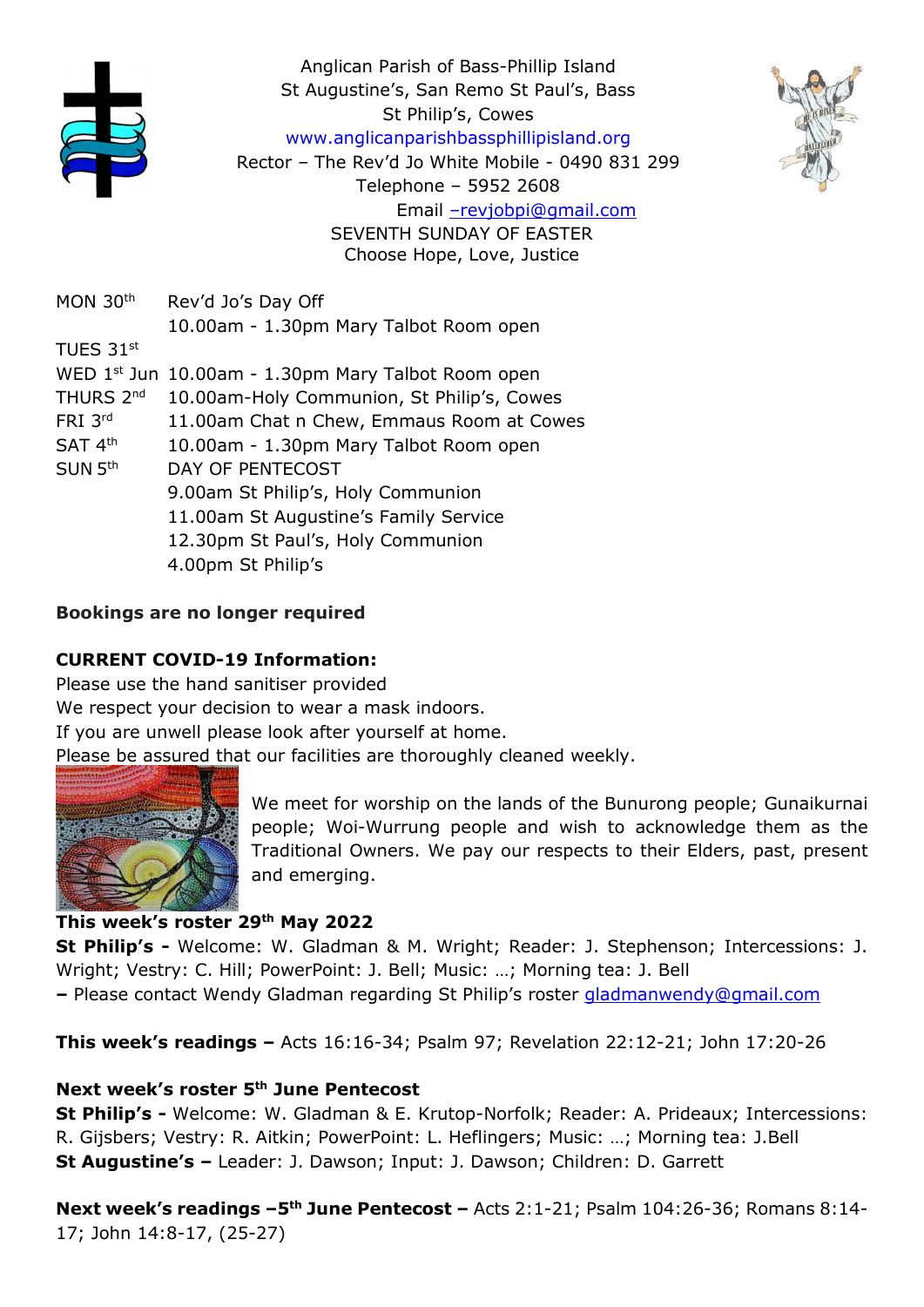SOMETHING FOR THE CHILDREN Glenys has subscribed to a weekly children's activity sheet. The activities follow the lectionary. If you have grandchildren coming to a service or know of children attending she would be happy to forward this on to you so you can print out as needed. You can email her on glenys.stacs@gmail.com

### The Sentence of the Day

Believe on the Lord Jesus Christ, and you will be saved.

#### The Collect of the Day

Almighty God, whose blessed Son before his passion prayed for his disciples that they might be one, as you and he are one: grant that your Church, being bound together in love and obedience to you, may be united in one body by the one Spirit, that the world may believe in him whom you have sent, your Son Jesus Christ our Lord; who lives and reigns with you in the unity of the Holy Spirit, one God, now and forever. Amen.

### A Reading from the Acts of the Apostles 16:16-34

 $16$  One day, as we were going to the place of prayer, we met a slave-girl who had a spirit of divination and brought her owners a great deal of money by fortune-telling. <sup>17</sup> While she followed Paul and us, she would cry out, 'These men are slaves of the Most High God, who proclaim to you a way of salvation.<sup>' 18</sup> She kept doing this for many days. But Paul, very much annoyed, turned and said to the spirit, 'I order you in the name of Jesus Christ to come out of her.' And it came out that very hour.

 $19$  But when her owners saw that their hope of making money was gone, they seized Paul and Silas and dragged them into the market-place before the authorities. <sup>20</sup> When they had brought them before the magistrates, they said, 'These men are disturbing our city; they are Jews<sup>21</sup> and are advocating customs that are not lawful for us as Romans to adopt or observe.<sup> $\prime$  22</sup> The crowd joined in attacking them, and the magistrates had them stripped of their clothing and ordered them to be beaten with rods.  $23$  After they had given them a severe flogging, they threw them into prison and ordered the jailer to keep them securely.  $24$  Following these instructions, he put them in the innermost cell and fastened their feet in the stocks.

<sup>25</sup> About midnight Paul and Silas were praying and singing hymns to God, and the prisoners were listening to them.  $26$  Suddenly there was an earthquake, so violent that the foundations of the prison were shaken; and immediately all the doors were opened and everyone's chains were unfastened. <sup>27</sup> When the jailer woke up and saw the prison doors wide open, he drew his sword and was about to kill himself, since he supposed that the prisoners had escaped.  $^{28}$  But Paul shouted in a loud voice, 'Do not harm yourself, for we are all here.' <sup>29</sup> The jailer called for lights, and rushing in, he fell down trembling before Paul and Silas.  $30$  Then he brought them outside and said, 'Sirs, what must I do to be saved?'  $31$  They answered, 'Believe on the Lord Jesus, and you will be saved, you and your household.' <sup>32</sup>They spoke the word of the Lord to him and to all who were in his house.  $33$  At the same hour of the night he took them and washed their wounds; then he and his entire family were baptized without delay.  $34$  He brought them up into the house and set food before them; and he and his entire household rejoiced that he had become a believer in God.

[Silence]

Hear the word of the Lord

Thanks be to God

#### PSALM 97

The Lord is king; let the earth rejoice: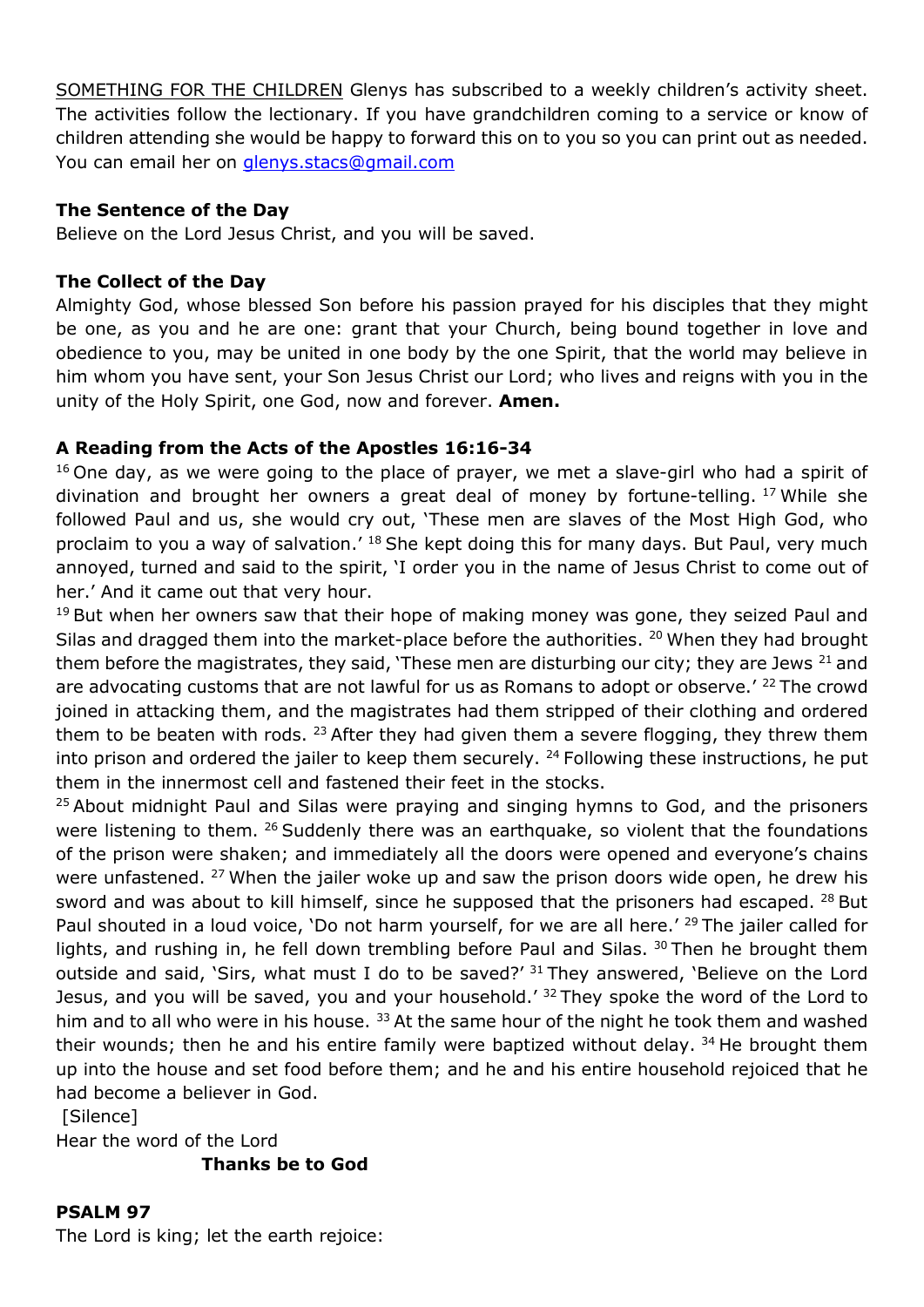## Let the multitude of islands be glad. Clouds and darkness are round about him: Righteousness and justice are the foundation of his throne. Fire goes before him: And burns up his enemies on every side. His lightnings light the world: The earth sees it and quakes. The mountains melt like wax before his face: From before the face of the Lord of all the earth. The heavens have proclaimed his righteousness: And all peoples have seen his glory. They are ashamed, all those who serve idols and glory in mere nothings: All gods bow down before him. Zion heard and was glad, and the daughters of Judah rejoiced: Because of your judgements, O God. For you, Lord, are most high over all the earth: You are exalted far above all gods. The Lord loves those that hate evil: The Lord guards the life of the faithful, and delivers them from the hand of the ungodly. Light dawns for the righteous: And joy for the true of heart. Rejoice in the Lord, you righteous: And give thanks to his holy name. (Response)

Glory to God: Father, Son, and Holy Spirit:

# As in the beginning so now, and forever. Amen

#### A reading from Revelation 22:12-22

 $12$  See, I am coming soon; my reward is with me, to repay according to everyone's work.  $13$  I am the Alpha and the Omega, the first and the last, the beginning and the end.'

 $14$  Blessed are those who wash their robes, so that they will have the right to the tree of life and may enter the city by the gates.  $15$  Outside are the dogs and sorcerers and fornicators and murderers and idolaters, and everyone who loves and practises falsehood.

 $16$  It is I, Jesus, who sent my angel to you with this testimony for the churches. I am the root and the descendant of David, the bright morning star.'

<sup>17</sup>The Spirit and the bride say, 'Come.'

And let everyone who hears say, 'Come.'

And let everyone who is thirsty come.

Let anyone who wishes take the water of life as a gift.

 $18$  I warn everyone who hears the words of the prophecy of this book: if anyone adds to them, God will add to that person the plagues described in this book;  $19$  if anyone takes away from the words of the book of this prophecy, God will take away that person's share in the tree of life and in the holy city, which are described in this book.

 $20$  The one who testifies to these things says, 'Surely I am coming soon.'

Amen. Come, Lord Jesus!

 $21$  The grace of the Lord Jesus be with all the saints. Amen.

[Silence]

Hear the word of the Lord

### Thanks be to God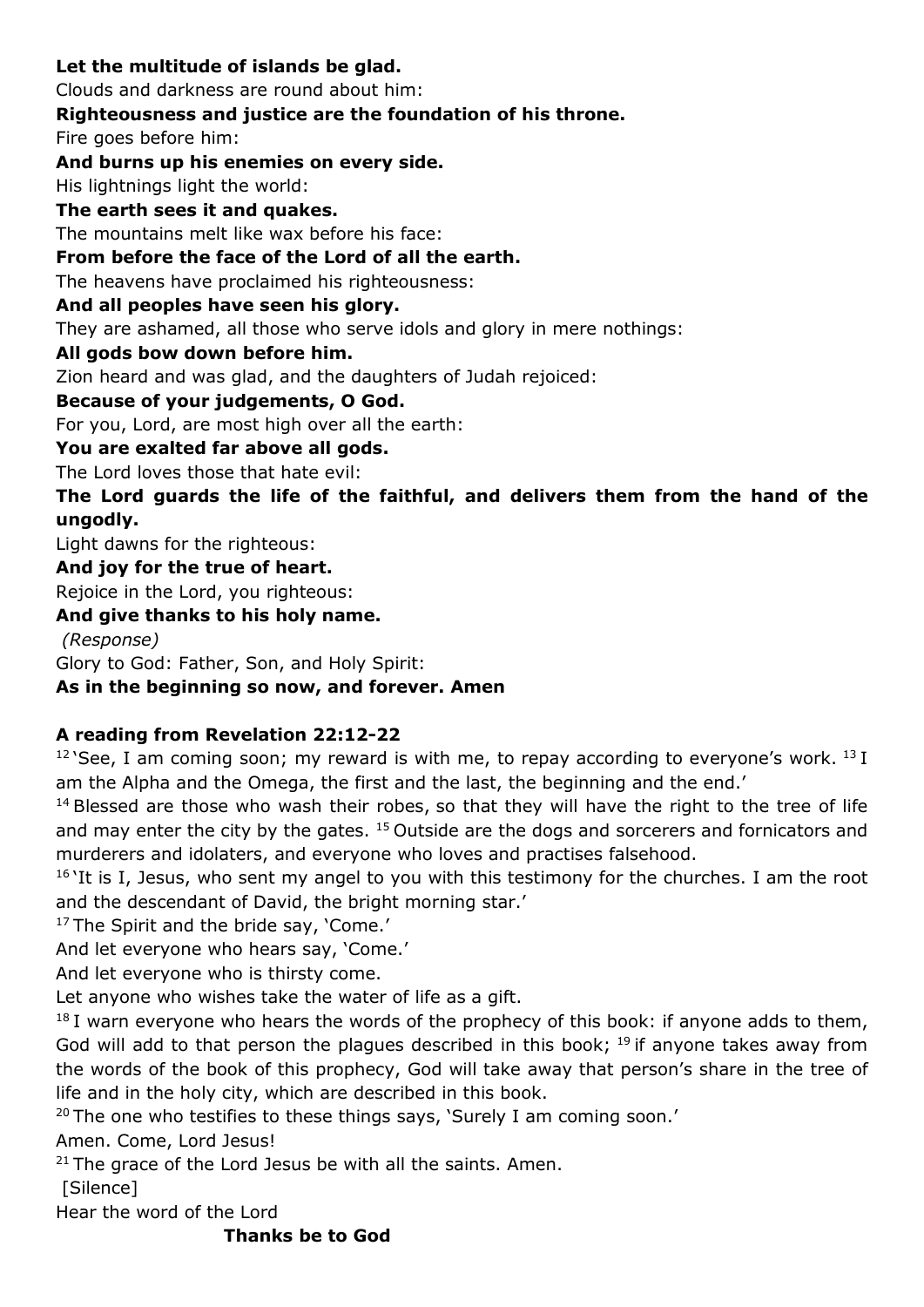The Gospel of our Lord Jesus Christ according to John, chapter 17 beginning at verse 20; Glory to you, Lord Jesus Christ.

<sup>20</sup>'I ask not only on behalf of these, but also on behalf of those who will believe in me through their word,  $21$  that they may all be one. As you, Father, are in me and I am in you, may they also be in us, so that the world may believe that you have sent me.  $22$  The glory that you have given me I have given them, so that they may be one, as we are one,  $23$  I in them and you in me, that they may become completely one, so that the world may know that you have sent me and have loved them even as you have loved me. <sup>24</sup> Father, I desire that those also, whom you have given me, may be with me where I am, to see my glory, which you have given me because you loved me before the foundation of the world.

<sup>25</sup>'Righteous Father, the world does not know you, but I know you; and these know that you have sent me. <sup>26</sup> I made your name known to them, and I will make it known, so that the love with which you have loved me may be in them, and I in them.'

[Silence]

For the Gospel of the Lord

### Praise to you, Lord Jesus Christ

### SEVENTH SUNDAY EASTER

The prayer of Jesus today is that we may all be one.

Being one, as the Father and the Son are one, has something to do with unity not particularity, not singularity or even specialness.

These things are the antithesis of unity. A survey of some images about unity might help us understand the kind of oneness/unity that Jesus has in

> mind as he prayed to the Father that we might be one.

When illustrating unity a rainbow of colours is often used. There are hands linked in

unbreakable knots and friendly circles. When depicting unity we often find images of stylised trees. So, unity appears to be about



different people working together; about people growing together and being strengthened by unity in diversity.

By contrast uniformity is depicted by row upon row of people doing



the same thing; wearing the same clothes; with

the same blank, lifeless expressions on their faces. Even when we are forced into a uniform we find ourselves adding our own

personal touches like a colourful ID lanyard or even just not tucking in our shirt. We are not built for uniformity.

--+--



In Jesus' final prayer for the disciples, unity is his main concern.

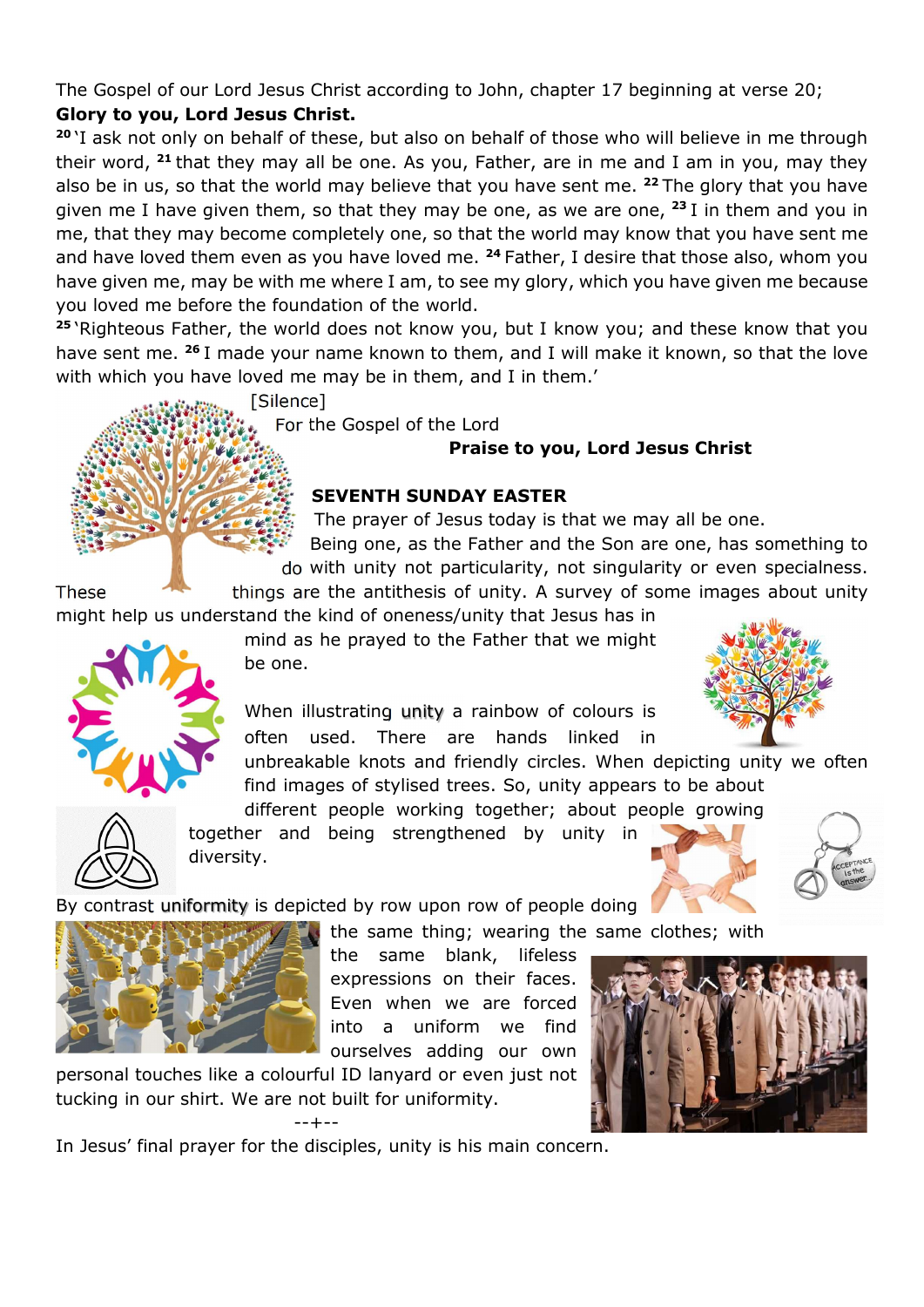

But before we get into this prayer of Jesus let's take a moment to peep into the final chapter of Revelation. I am not a scholar of Revelation but

the imagery of the Tree Of Life mentioned in verse 14 and again in verse 19 is an interesting link for us with the imagery of unity. The tree of unity is often depicted with leaves of different colours, spreading out from its trunk



and rooted to the source of life. The Tree Of Life, whose roots are as important as its branches,



first appears in Genesis and again here in Revelation. This tree of life joins all life to God; God who is a perfect unity. In the tree we find all sorts of resonances with the knowledge of good and evil, with temptation and sin, with our Saviour being lifted up on the tree for our sake.

The tree of defeat becomes the tree of victory.

Jesus' prayer is that the disciples may be one as he and the Father are one. The unity of God the Father

and God the Son is the exemplar of being one. This is not a oneness that is about sameness. The Father and the Son do not wear the same garment, they do not do the same things, they do not express the same identity and yet they are one.



Theirs is unity in diversity.

This is a unity based on love and shared purpose not on uniformity. God the Father is the allloving creator; God the Son is the all-loving saviour; God the Holy Spirit is the all-loving advocate. The indwelling of Father and Son is expressed in John 17:21 as we hear Jesus' prayer for the disciples:

That they all may be one. As you, Father, are in me, and I am in you, that they also may be one in us.

The Father and Jesus are united in their purpose but unlike human beings there is not chasm between them, there is no contest, no sibling rivalry, no fear of missing out, no sense that there will not be enough. We try to work together; to be one but so often we are drawn off course by our own agendas and prejudices.

Jesus makes it clear that being one is not just about being united in purpose it is about knowing each other; knowing and loving are intimately connected here. Jesus knows the Father and the Father knows Jesus. The world is yet to know/ but that is the task of Jesus, it is the task of the advocate, it is the task of the disciples, it is our mission.



It is the mission of the disciples and it is our mission **to make God** known.

Jesus' prayer for his disciples is a prayer for us today. It is a prayer for us now; Jesus prayed to his Father;

As you, Father, are in me and I am in you, may they also be in us, so that the world may believe that you have sent me… so that the world may know that you have sent me and have loved them even as you have loved me. (John 17:21-23)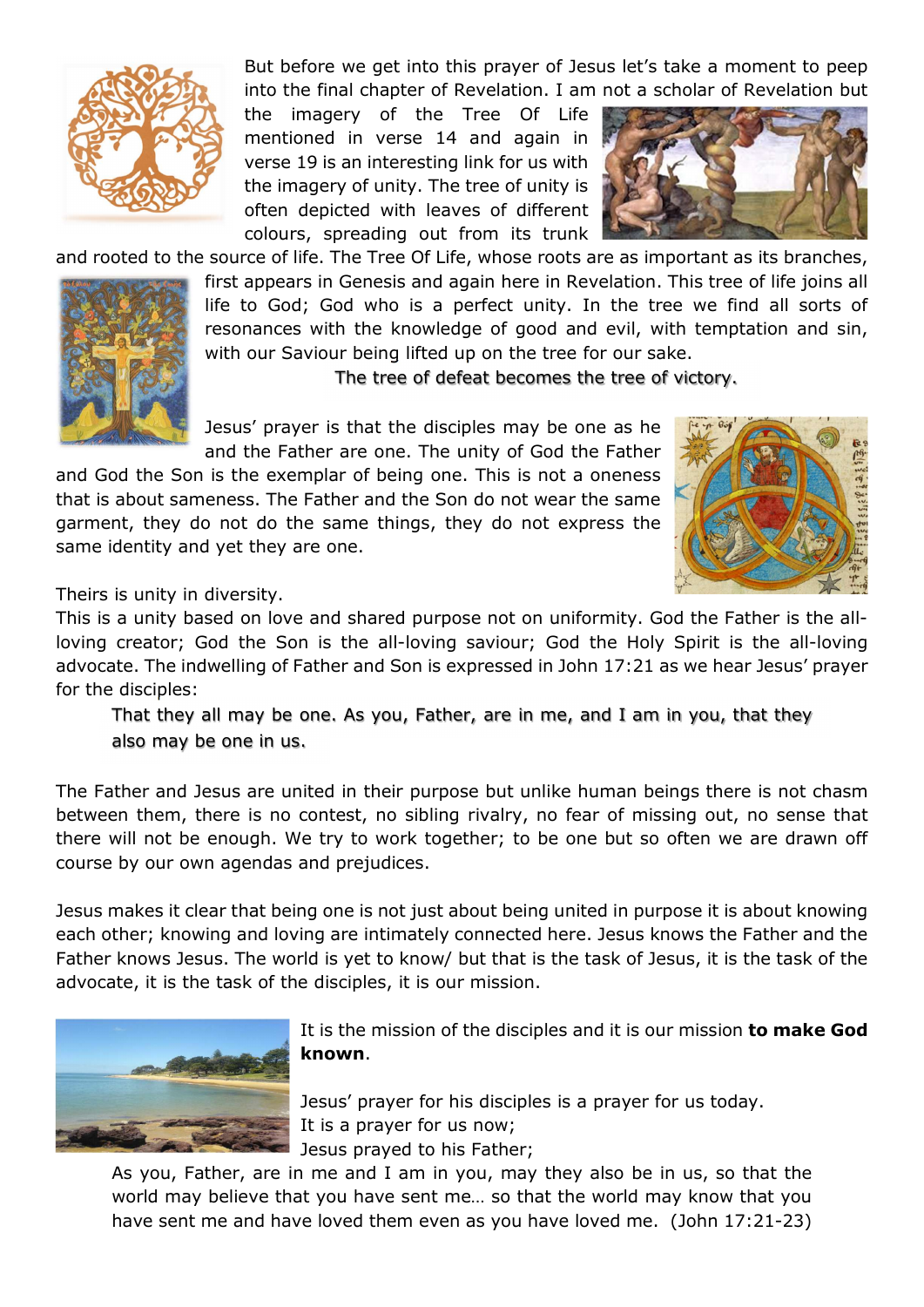Knowing is very important to love. When we know someone intimately that is often the most precious part of our relationship. They know us and yet they love us. We know them and yet we love them. When we truly know a person it is then that we can enjoy what they bring to our relationship. Knowing, and being fully known, means that we appreciate/accept/love/need the contribution that the other person makes to who we are together. We are brought to the fullness of who we are by a relationship of love.

In the church we are all a bit different, we are all unique and yet we are joined together by our love for God and God's love for us. We are one in faith and hope and love. We share a common purpose, a common goal and here I am quoting from our mission statement prepared back in 2018. A statement whose purpose is to bring us together around a shared mission to be a nurturing community, proclaiming Christ, encouraging disciples, sharing hope and serving the community and the world through love and justice.

Knowing is very important to love. It is at the heart of Jesus' deepest desire and fervent prayer for us. Not knowing our brothers and sisters leads to rivalry. It leads to 'us and them'. Not knowing leads us to fear the other; the one we might call stranger. So much of the world's pain is due to a culture of 'us and them'.

What Jesus wants for us is that we love one another just as He loved us, we also should love one another.

We are linked in an unending missionary chain to the disciples who were charged with making God known to the world. Because we are one with Christ and because we are one with the Father we are part of their shared mission/their shared love and their shared purpose. The consequences of this are firstly perfect



oneness among all believers and secondly a oneness of purpose – to make God known.



Unity requires a lot from us.

We must listen to each other.

We must practice humility.

We must know our common purpose and live by it every day.

We must avoid 'us and them' and strive for a real and abiding love for God and for each other.

#### Let us pray for the world and for the church:

Holy and loving Father we pray for a world that is divided by hatred, prejudice and fear; unite us in love, bring peace, especially we pray for peace in Ukraine and with Russia that there would be peace perfect peace between all nations. We seek your help to unify all people and put an end to all that separates us from each other.

Lord in your mercy; hear our prayer.

Lord Jesus, saviour of all people, we pray for your church that we might be one as you and the Father are one. It saddens us that the church is not unified on so many issues. Help us to put these matters in perspective and remind us of our shared mission, to share your love and peace with everyone.

We seek your blessing for all those who lead the church and ask a blessing upon our brothers and sisters worshiping with us on Phillip Island and in San Remo and Bass.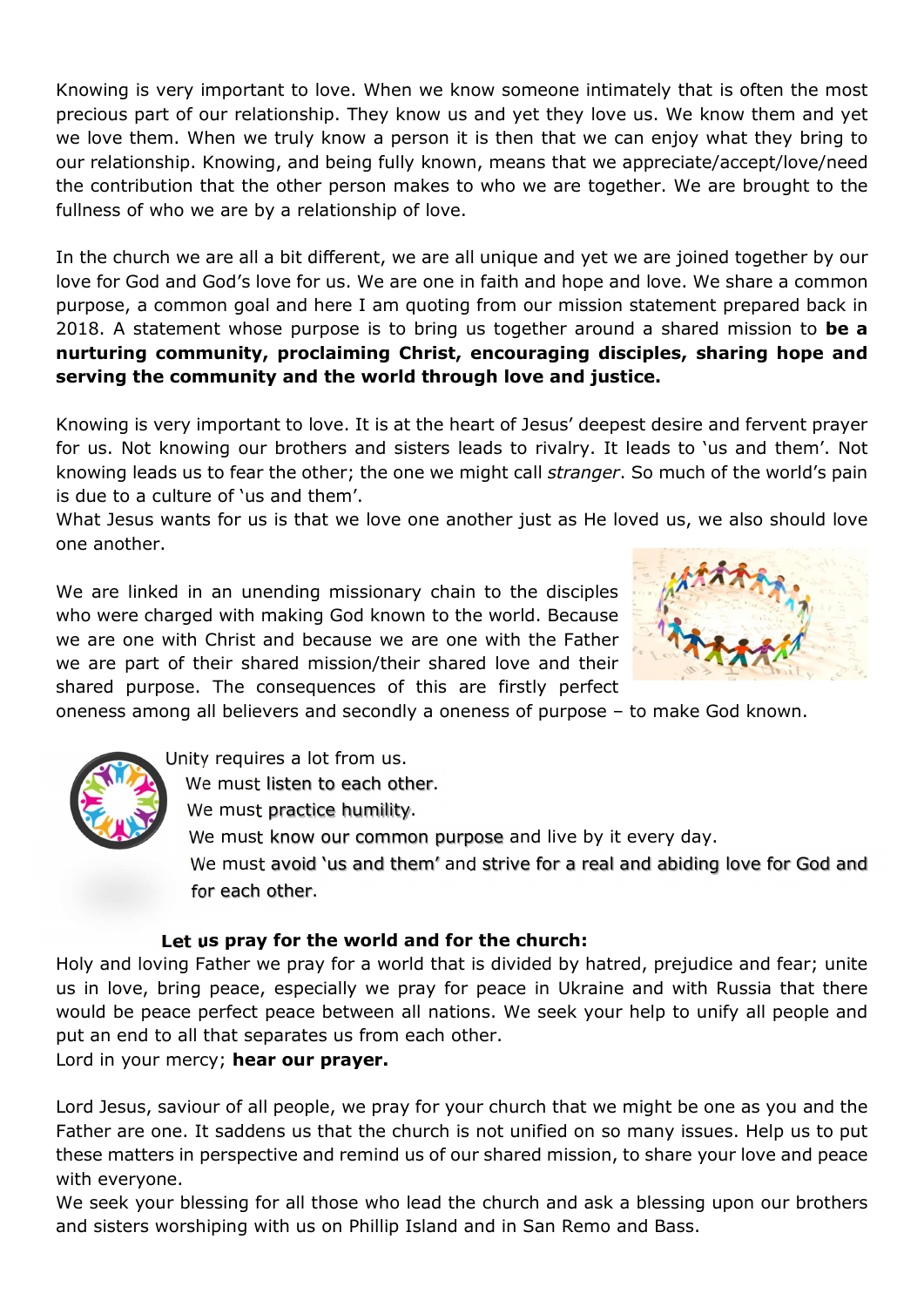Lord in your mercy; hear our prayer.

God who wants us to be at peace with ourselves and each other; free us from intolerance and show us your grace. We offer our prayers for those who suffer with mental illness that they may be restored to full health. We pray for those in prison that they may find inner peace, forgiveness and acceptance. We pray too for those who are unwell or recovering from surgery that they may know the healing power of your Holy Spirit.

Lord in your mercy; hear our prayer.

Holy and loving Father, we thank you that your Son Jesus has gone to the cross for us and overcome sin and death. We pray for those who grieve the passing of loved ones. Help us to ease the hurt and pain of those who morn with our being and with our friendship. Lord in your mercy; hear our prayer.

Accept our prayers through Jesus Christ our Lord who taught us to pray:

Prayer Our Father who art in heaven, Hallowed be thy name, Thy kingdom come, Thy will be done, On earth as it is in heaven. Give us this day our daily bread. And forgive us our trespasses as we forgive those who trespass against us. Lead us not into temptation But deliver us from evil. For thine is the kingdom, the power, and the glory For ever and for ever. Amen.

#### Suggested Hymns:

Rejoice the Lord is King (TIS 216) And Can It Be (TIS 209) Jesus Calls Us Here to Meet Him (TIS 477) Men of Faith Rise Up

### THE SENDING OUT OF GOD'S PEOPLE

Loving God, we thank you for hearing our prayers, feeding us with your word, and encouraging us in our meeting together. Take us and use us to love and serve you all people, in the power of your Spirit and in the name of your Son, Jesus Christ our Lord. Amen.

### A blessing is offered.

May the God of peace equip you with everything good for doing his will, working in you what is pleasing to him, through Jesus Christ, to whom be glory for ever and ever. Amen.

#### **Offertory**

Thank you for your weekly offering it is much needed. During this COVID-19 period and post COVID-19 your offering can be made by either:

- Placing in the offering bowl at any church service. Use plain envelope if preferred
- Please make cheques payable to Anglican Parish Bass-Phillip Island
- Regular or one-off contributions can be made by internet banking to the Parish bank account, using Pay ID 0407410011 (or BSB & Acct No. below)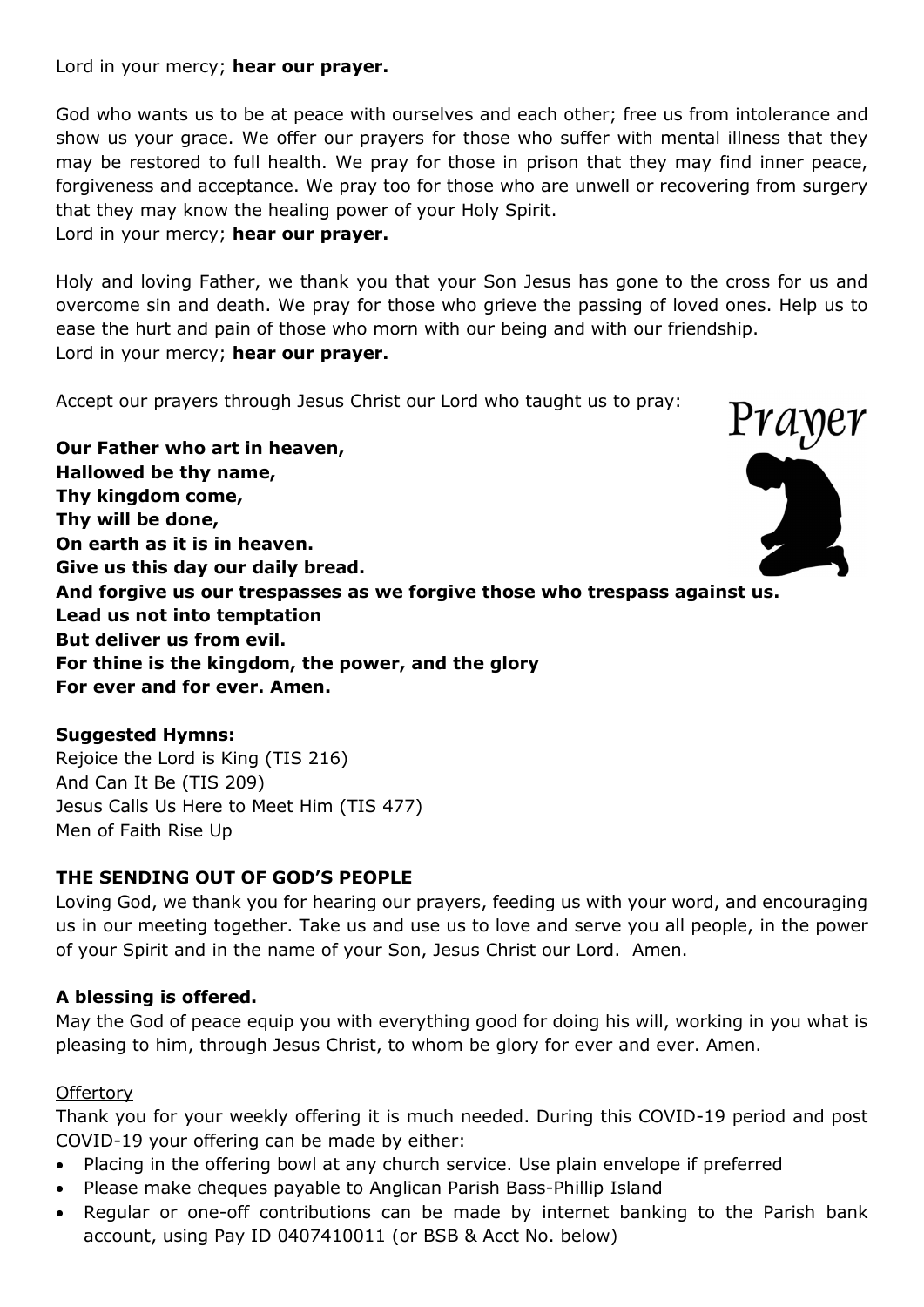- Visit any Bendigo Bank branch and deposit cash or cheque to Anglican Parish Bass/Phillip Island BSB: 633 000 / Account Number: 169 629 797. Please put on deposit slip: "Offertory" or "Donation" indicating your usual congregation
- If in Cowes, drop your offering in the donation box at St Philip's, Cowes (located outside the front door of the Church)



ST PHILIP'S – We recommend parking in the church grounds. Parking in Thompson Avenue is restricted to 1 hour only. 2 hours for those with a Disabled Parking Permit

#### Safe Church Awareness Workshop

Location: Korumburra Anglican Church 3 Queen Street Korumburra, Victoria Date: Saturday 13 August 2022 Time: 1.00pm to 5.00pm Online registration is essential: https://www.trybooking.com/BXSUY Registrations close Wednesday 10 August at 5pm unless sold out prior Enquiries only: 03 5144 2044 or registryoffice@gippsanglican.org.au

#### PARISH HOME GROUPS

Please contact leaders for information Emmaus Room  $-1$ <sup>st</sup> and 3<sup>rd</sup> Wednesday 1.00pm Leader: Richard and Ann Prideaux Palm Lakes Group – Friday 10.00am Contact Wendy Gladman. Women of the New Testament. San Remo Group –Wednesday 2.00pm in the Mary Talbot Room Leader: John Dawson. The Book of Ruth

Bass Home Group –Thursday 5.30pm Leader: Sandy & Les Ridge. The Synoptic Gospels

#### PENTECOST IN THE PARISH

You are invited to wear red for Sunday 5<sup>th</sup> June as we celebrate The Feast of Pentecost at St Philip's 9.00am

St Augustine's 11.00am, St Paul's 12.30pm and St Philip's 4.00pm

You're invited to a relaxed service for all ages. Contact: revjobpi@gmail.com

St Philip's FLOWER FUND needs feeding

There is a box in the foyer where you can leave your donations.

#### Helpful websites

Parish website www.anglicanparishbassphillipisland.org Dioceses of Gippsland website www.gippsanglican.org.au Facebook www.facebook.com/stphilipscowes

Mary Talbot Room - Volunteers to go on a monthly roster are always welcome. Please let Rev'd Jo know if you can help.

Cooks are always welcome to provide the ever popular biscuits, jams and pickles. Reimbursement for the cost of ingredients can be arranged. Rev'd Jo is happy to deliver your baking to MTR as needed.